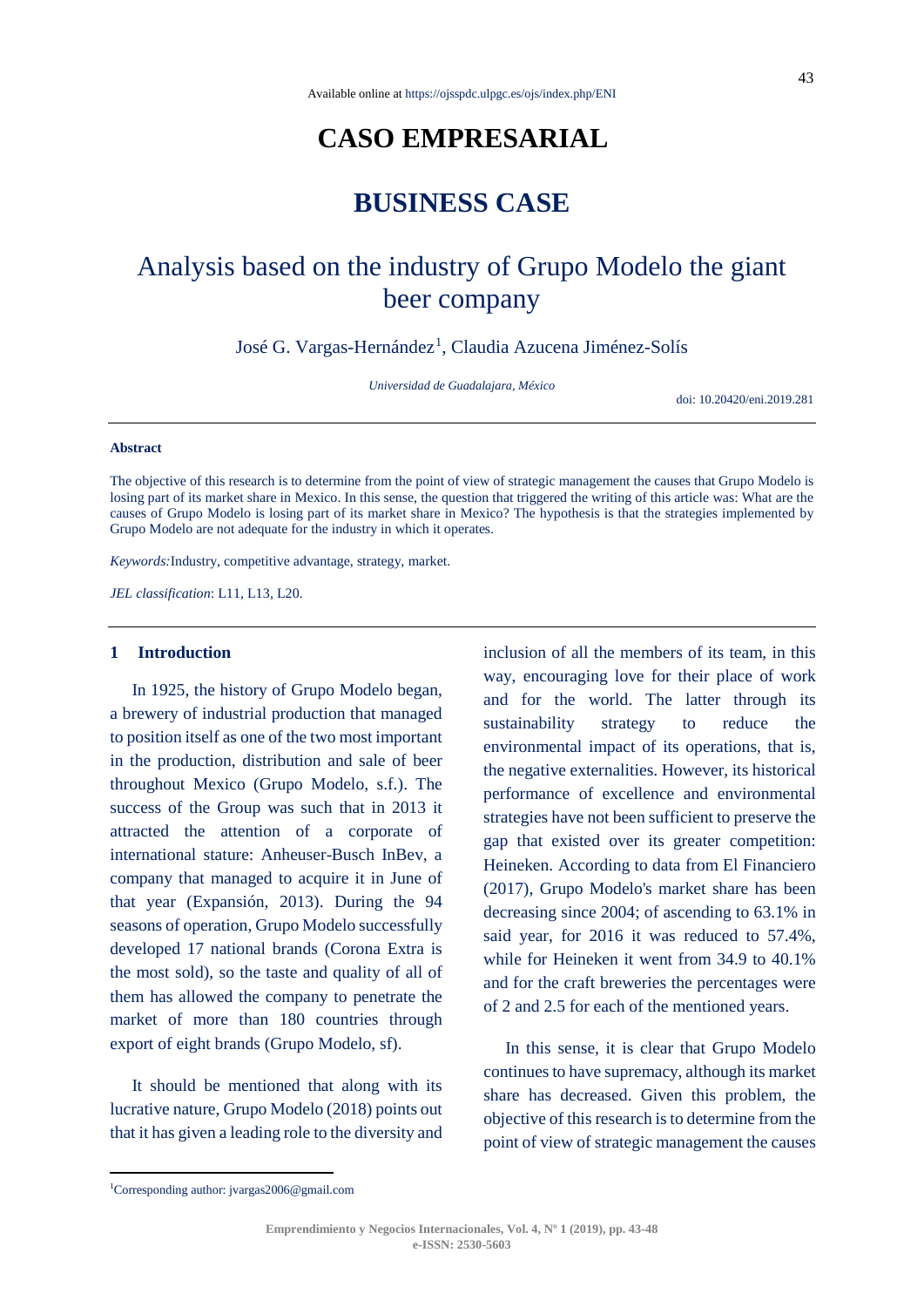that Grupo Modelo is losing part of its market share in Mexico. Although the research will be limited to one segment of the industry, it should be remembered that in Mexico the production of beer is shared between two beer monsters, Grupo Modelo and Heineken, and the 630 craft breweries that the Association of Craft Brewers of Mexico (2018) says that they existed in 2017. However, the market to which industrial and craft beer is directed is different, because the second is produced following a recipe whose ingredients may vary, contrary to the industrial that is always made following the same recipe, this big difference sets the tone for craft beers to be much more expensive than industrial beers.

Due to the above, the beer production market has been further segmented and, therefore, for the purposes of this research the behavior of the Model Group within the limits of the industrial beer market will be studied.

But why study this case? One of the reasons is the importance it holds within the beverage industry. According to the National Institute of Statistics and Geography (2017) beer brewing is the second most important economic activity within the beverage industry and the 14th most relevant in the manufacturing industry. In addition, the beer industry becomes relevant because it shows a tendency to increase its trade surplus each year, for example, in 2016 it reached 2,614 million dollars. Similarly, it should be considered that the beer industry is expected to continue to grow over the next few years. In fact, MarketLine Industry Profile: Beer & Cider in Mexico (2019) points out that an increase in the market value of the beer is expected.

Consequently, the state of the industry and the nature of the problem that has arisen before generates a question from which all this research arises: What are the causes of Grupo Modelo losing part of its market share in Mexico?

To answer the above general question, a series of specific questions have been posed:

- In what type of market structure does Grupo Modelo compete?
- What is the strategy of Grupo Modelo?

The hypothesis is that the strategies implemented by Grupo Modelo are not adequate for the industry in which it operates, however, that premise cannot be accepted or rejected until the following discussion is presented.

## **2 Analysis of Grupo Modelo's strategic decisions**

# *In what type of market structure does Grupo Modelo compete?*

One of the most relevant elements that condition the suitability of strategic decisions is the concentration of the industrial production beer market and, consequently, the market structure in which Grupo Modelo operates. In this sense, a measurement of the concentration has been made by means of two instruments: the concentration rate and the Hirschman Herfindahl Index (HHI). According to George, Joll and Lynk (1992) the market structure determines the behavior and performance that companies have. In consideration of the above, these authors argue that, in certain markets, the smaller the number of companies that exist, the more disproportionate will be the competition between them.

Given the importance of this topic, multiple indices have been developed that measure the concentration of the market. Two of the most popular are the concentration rate and the IHH. Tirole (1988) mentions that the first of them takes the m companies (where  $m < n$ ) with the largest market shares in the industry, that is, classifies them from the highest to the lowest, and performs a summation of all them by the following formula: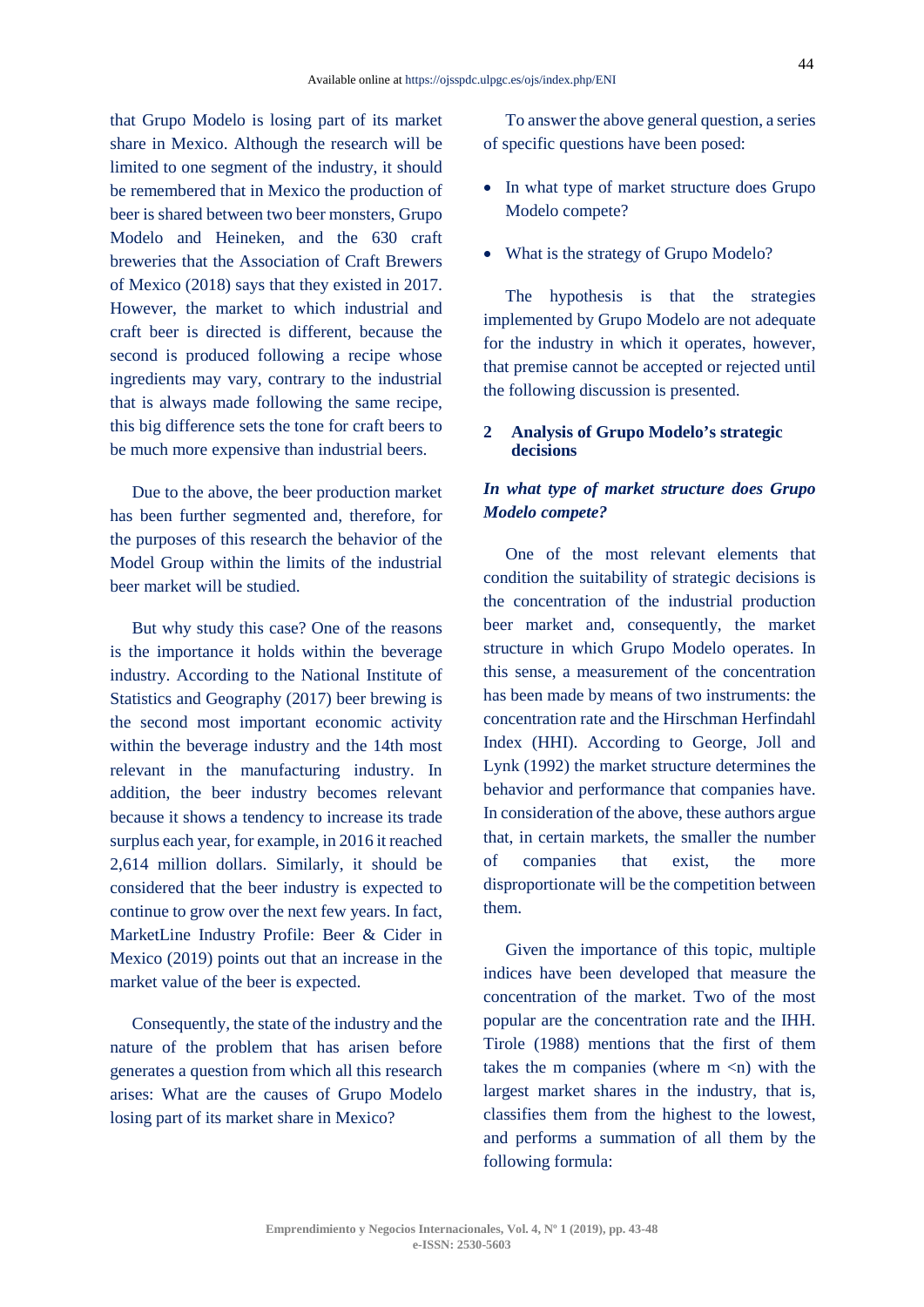$$
R_m = \sum_{i=1}^m \infty_i
$$

Where  $\alpha_i$  is the market share of each company expressed as a percentage, either of sales or production.

On the other hand, Tirole (1988) says that the IHH is calculated by performing the following operation:

$$
R_H = \sum_{i=1}^m \alpha_i^2
$$

The main difference between the concentration rate and the HHI is that the second performs a weighting of the market shares, giving greater weight to those companies that have a higher proportion. By virtue of this, the calculation of the concentration of industrial production breweries in Mexico will be carried out using both instruments. Ex ante, it is assumed that the industry where Grupo Modelo operates is an oligopoly, especially a duopoly, because there are only two companies, but the calculation of the indices is justified because the distribution of the market between the companies results in a different concentration.

According to information from El Universal (2018) in 2017 Heineken had a market share of 40.4%, Grupo Modelo 57.3% and the remaining 2.3% was distributed among the craft breweries. Considering that according to Cerveceros de México (2019) the production of beer in 2017 was 109.94 million hectoliters, the quotas for industrialized beer companies in 2017 would be 58.65% for Grupo Modelo and 41.35% for Heineken. Consequently, the concentration rate for this market would be:

 $R_m = 58.65 + 41.35 = 100\%$ 

As noted, the concentration rate is 100%, however, if you do not have more information you might think that you are talking about a

monopoly, but it is known that there are two companies, so this result reflects an oligopolistic market highly concentrated.

In contrast, the IHH is:

$$
R_H = 58.65^2 + 41.35^2 = 0.51
$$

The HHI of 0.51 suggests that the market is highly concentrated, but in this index the result alone indicates that there an oligopoly. At the moment there has been about an oligopoly market structure, which Keat and Young (2004) define as a market where a relatively small number of companies operate that have market power and offer a differentiated or standardized product, although they generally seek differentiation to have power over price and production.

In the current investigation, it is known that we are working with a duopoly (specific case of the oligopoly) because only two companies compete: Grupo Modelo and Heineken.

## *What is the strategy of Grupo Modelo?*

With respect to the competitive strategy, one of the ways in which Grupo Modelo has tried to stop the entrance to new competitors is through competition not based on price, specifically through reputation, in the terms that Barney (1986) proposes that such element is an unappropriable resource that can become part of a company's strategy to maintain its competitive advantage.

A clear example of the above is the attempt of the company to create an image of a sustainable company that reduces the negative externalities it generates through its production processes. On March 29, 2017, Cerveceros de México released the news that Grupo Modelo would start using renewable energy to make beer. But five days later a new note was published where it read in the heading: "Heineken will start making beer with solar energy" (Brewers of Mexico, 2017).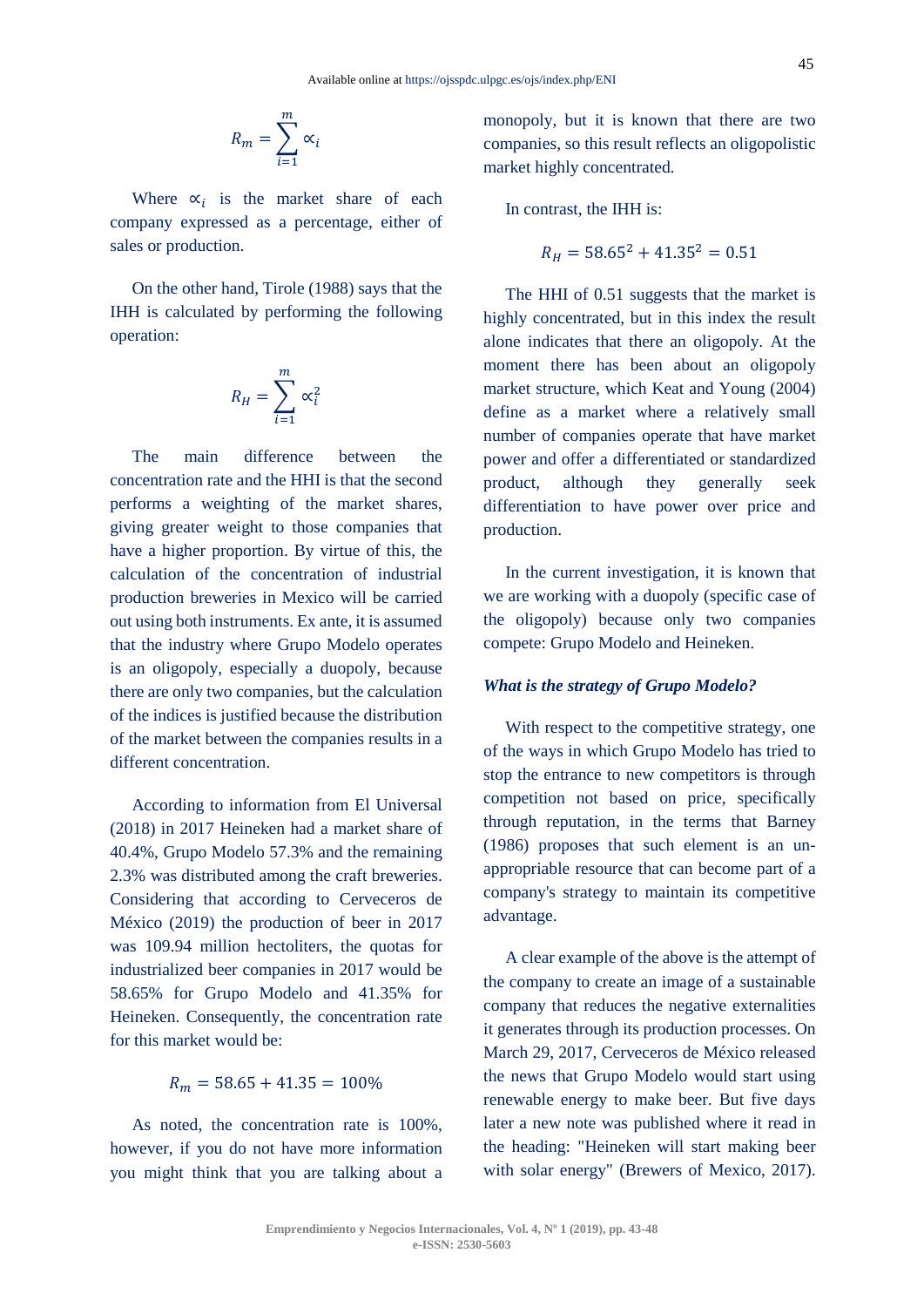What does Grupo Modelo intends with it? Obviously compete, attract loyal consumers through the projection of a friendly image with the environment.

Although undoubtedly, the most marked competition between both companies has been in advertising, which Keat and Young (2004) classify as a determinant of demand not based on price. According to information from El Universal (2016) one of Heineken's biggest victories in advertising was one that went around social networks whose slogan was: "Do you need to see more box?". Even so, Grupo Modelo continues to maintain supremacy in mass media, injecting more and more capital into advertising on social networks, however, the budget allocated to this item has been decreasing over the years, while Heineken has increased it (El Universal, 2016).

Regarding the number and type of products that both companies offer, Grupo Modelo outperforms Heineken. While the former has 18, the latter has 31. Despite the above, the beers they make are not too different between them, both produce types such as pilsner, lager or Vienna. In fact, the price is also quite similar, according to information from Super Walmart (2019), 12 cans of 355 ml of Tecate Light (Heineken) are priced at \$ 162.01 and the same package, but Corona Light (Grupo Modelo) is at \$ 160.00. Consequently, it is obvious that both companies do not have competition based on prices because the products are similar. If one company decreases the price of the product the other would also have to do so not to lose part of its market share. The result would be a price war in which both would lose many of its benefits.

Instead of it, they compete on the base of production levels. In fact, according to Forbes' (2015) information, since 2015 both companies tried to capture a larger market share by opening more locals, Grupo Modelo with Modeloramas and Heineken with its Six stores,

but the objective was not only to retain the existing market, but also to position itself among the million new users (approximately) that are incorporated each year.

To this respect, and referring distribution, Grupo Modelo has direct distribution centers to attract a greater market share. In addition, this company (similar to Heineken) has licenses for the sale of alcohol, which cede to various establishments such as bars or restaurants in exchange for an exclusive contract in which the new premises are equipped with refrigerators and furniture stores in exchange for only offering their products (Forbes, 2015). These practices are the result of the market power that Grupo Modelo has and government regulations that do not allow the granting of new licenses, which alters the balance and subtracts part of the benefit to the premises that must be adapted to the demands of the brewers. Something similar is what happened for a long time with Heineken and Oxxo, because according to Galván (2019) approximately 25% of that company's sales are made through the Oxxo stores because they only sold the Heineken brands. However, as of April Grupo Modelo managed to occupy part of the refrigerators of that self-service store, so the brands of the former Cervecería Cuauhtémoc Moctezuma will now have to compete with Modelo.

Concerning the vertical integration strategy, Grupo Modelo has 10 plants where goods other than beer are produced, among the items manufactured in these facilities are stained glass, malts, boats and plasticaps. This strategy was implemented since the costs that Grupo Modelo incurred in continuing to buy from different suppliers were greater than the construction of factories that were owned by it.

Finally, according to Forbes (2015), Grupo Modelo intended to make its operations more profitable through economies of scale, as the company sought to reduce expenses and make cuts of personnel, but continuing to increase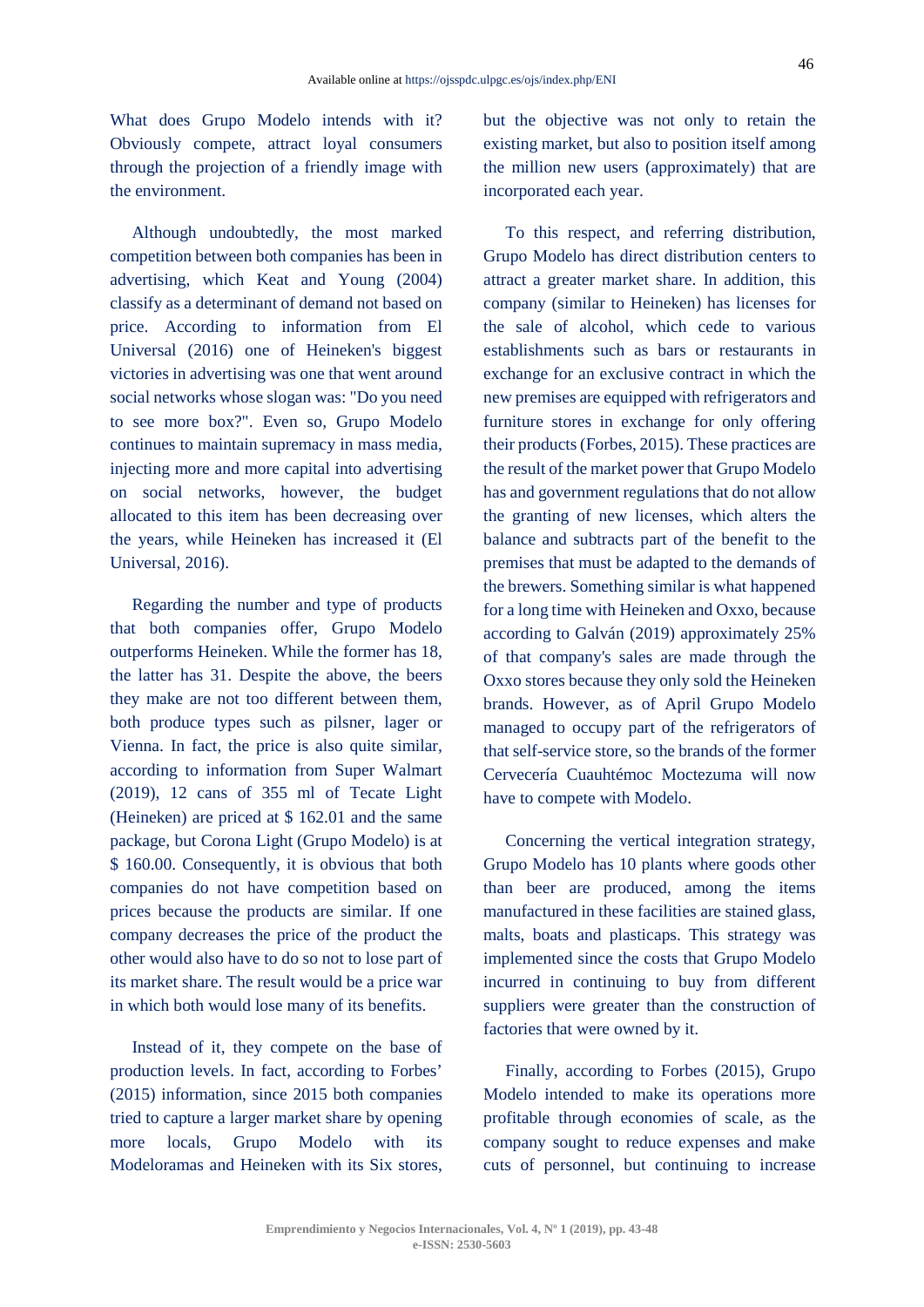production to serve a larger segment of the market. This strategy of reducing production costs would have to contribute to the maximization of its benefits (Keat & Young, 2004).

#### **3 Conclusions**

At the beginning of the case study it was established that the problem faced by Grupo Modelo is that during the last few years it has lost a certain percentage of its market share, which has gained its main competence: Heineken. The analysis carried out in the previous pages suggests: (1) the market structure is a duopoly, with a high concentration, where Grupo Modelo is the undisputed sales leader; (2) Grupo Modelo has tried to win the loyalty of customers through different means that raise barriers to enter of new competitors; (3) economies of scale are relevant; and (4) vertical integration was a successful strategy on the part of Grupo Modelo to end the problem of high suppliers' bargaining power.

So, if these critical issues are not a big problem for the company, why is Grupo Modelo losing market share? The most feasible answer is its inability to maintain competitive advantage. Thus, what would be the recommendation for Grupo Modelo? Fairly obvious but complicated to achieve: Create/Maintain a competitive advantage that exceeds that of Heineken. The current strategy where Grupo Modelo tries to excel while being more sustainable is very easy to imitate and does not attract enough consumers to maintain its current market share. Innovate or, as your performance goes, settle for second place, those are the options that the Mexican beer monster has.

### **4 References**

Association of Craft Brewers of Mexico (2018). Estado de la industria de la cerveza artesanal 2016- 2017. Retrieved from http://acermex.org/wpcontent/uploads/2018/09/industria\_cerveza\_artesanal \_16-17.pdf

Barney, J. (1986). Strategic Factor Markets: Expectations, Luck, and Business Strategy. *Management Scienc*e, 32(10), 1231-1241. Retrieved from http://www.jstor.org/stable/2631697

Brewers of Mexico (9 de marzo de 2017). Grupo Modelo empezará a hacer cerveza con energía renovable. Retrieved from http://cervecerosdemexico.com/2017/03/29/grupomodelo-empezara-a-hacer-cerveza-con-energiarenovable/

Brewers of Mexico (3 de abril de 2017). Heineken empezará a hacer cerveza con energía solar. Retrieved from

http://cervecerosdemexico.com/2017/04/03/heineken -empezara-a-hacer-cerveza-con-energia-solar/

El Financiero (18 de septiembre de 2017). Heineken 'le arrebata' a Grupo Modelo 4,600 mdp. Retrieved from

https://www.elfinanciero.com.mx/empresas/heineken -le-arrebata-a-grupo-modelo-mil-600-mdp

El Universal (25 de septiembre de 2018). Heineken to keep investing in Mexico. Retrieved from https://www.eluniversal.com.mx/english/heinekento-keep-investing-mexico

El Universal (20 de junio de 2016). Heineken vs. Modelo, pelea de "marketing". Retrieved from https://www.eluniversal.com.mx/articulo/cartera/neg ocios/2016/06/20/heineken-vs-modelo-pelea-demarketing

Expansión (4 de junio de 2013). Modelo ya es oficialmente de AB InBev. Retrieved from https://expansion.mx/negocios/2013/06/04/modeloya-es-oficialmente-de-ab-inbev

Forbes (17 de junio de 2015). Industria cervecera, un mercado a prueba de crisis. Retrieved from https://www.forbes.com.mx/industria-cervecera-unmercado-a-prueba-de-crisis/

Galván, F. (1 de marzo de 2019). El efecto Grupo Modelo, Heineken aumentará sus marcas en Oxxo. Retrieved from https://www.merca20.com/el-efectogrupo-modelo-heineken-aumentara-sus-marcas-enoxxo/

George, K. D., Joll, C., & Lynk, E. L. (1992). *Industrial Organization: Competition, Growth and Structural Change* (Vol. 4th ed). London: Routledge.